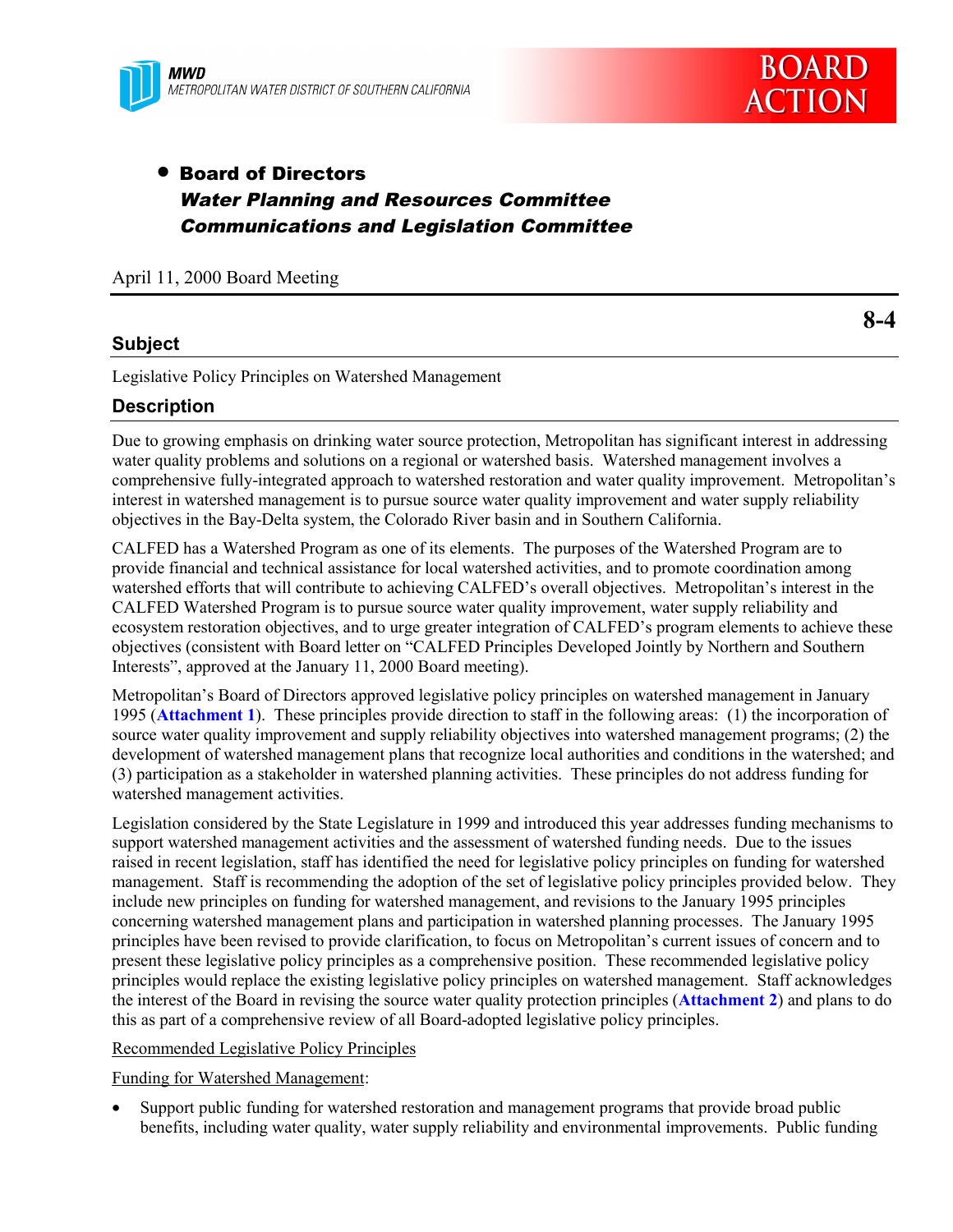mechanisms include voter-approved State General Obligation Bonds and federal and state budget appropriations.

- Public agencies that administer watershed management funding programs and allocate public funds for specific watershed projects should: (1) develop well-defined criteria for the distribution of funds; (2) justify that funding levels represent actual needs; (3) provide oversight for the funding program; and (4) specify monitoring and reporting requirements for watershed project proponents receiving funding.
- Support watershed management funding methods that promote watershed responsibility and fairly allocate costs to those entities responsible for water quality degradation in the watershed.
- Watershed management programs funded by fees on water exporters or on residential, commercial and industrial users of water should be evaluated on a case by case basis. Such fees must meet the following criteria: (1) the purpose and use of the fee must be clearly identified; and (2) a determination must be made that there is a reasonable relationship between the fee and the benefit to be derived. These criteria are consistent with Government Code Section 66001 concerning fees for development projects.

## Watershed Management Plans:

- Support legislation that provides for the development of watershed management plans, in both the southern California region and the Bay-Delta watershed, that are consistent with the following criteria:
	- Watershed management plans should address all water resources management objectives for the watershed, including source water quality improvement, groundwater protection, water supply reliability, flood protection and ecosystem restoration objectives.
	- To achieve water quality improvement objectives for surface waters and groundwater basins, watershed management plans should address all sources of pollutants within the watershed and consider the relative impact of each source when developing and implementing control measures.
	- Watershed management plans should recognize local primacy in basin management and land-use planning, consider local conditions, needs and objectives, and encourage joint cooperation in watershed management activities.
	- Watershed planning processes should have a public participation process that includes public drinking water suppliers as a stakeholder and facilitates cooperative working relationships among all watershed stakeholders.
	- Watershed management plans should be consistent and coordinated with the authority of the State to manage allocation of water supplies within its jurisdiction.

## Participation in Watershed Planning Processes:

- Support Metropolitan's involvement as a stakeholder in watershed planning and management processes for imported sources of supply (i.e., the Bay-Delta watershed and the multi-state Colorado River watershed), to work in cooperation with other watershed stakeholders, and ensure consideration of drinking water quality and water supply reliability objectives.
- Support Metropolitan's involvement as a stakeholder working cooperatively with the Member Agencies and others on watershed planning efforts for local water supplies and potential local water supplies, to ensure consideration of drinking water quality and water supply reliability objectives.

## **Policy**

Consistent with "Action Principles for the CALFED Bay-Delta Program" developed jointly with the Regional Council of Rural Counties, Santa Clara Water District, Southern California Water Committee and Urban Water Institute, and adopted by Metropolitan (Board Letter 9-10 dated January 11, 2000).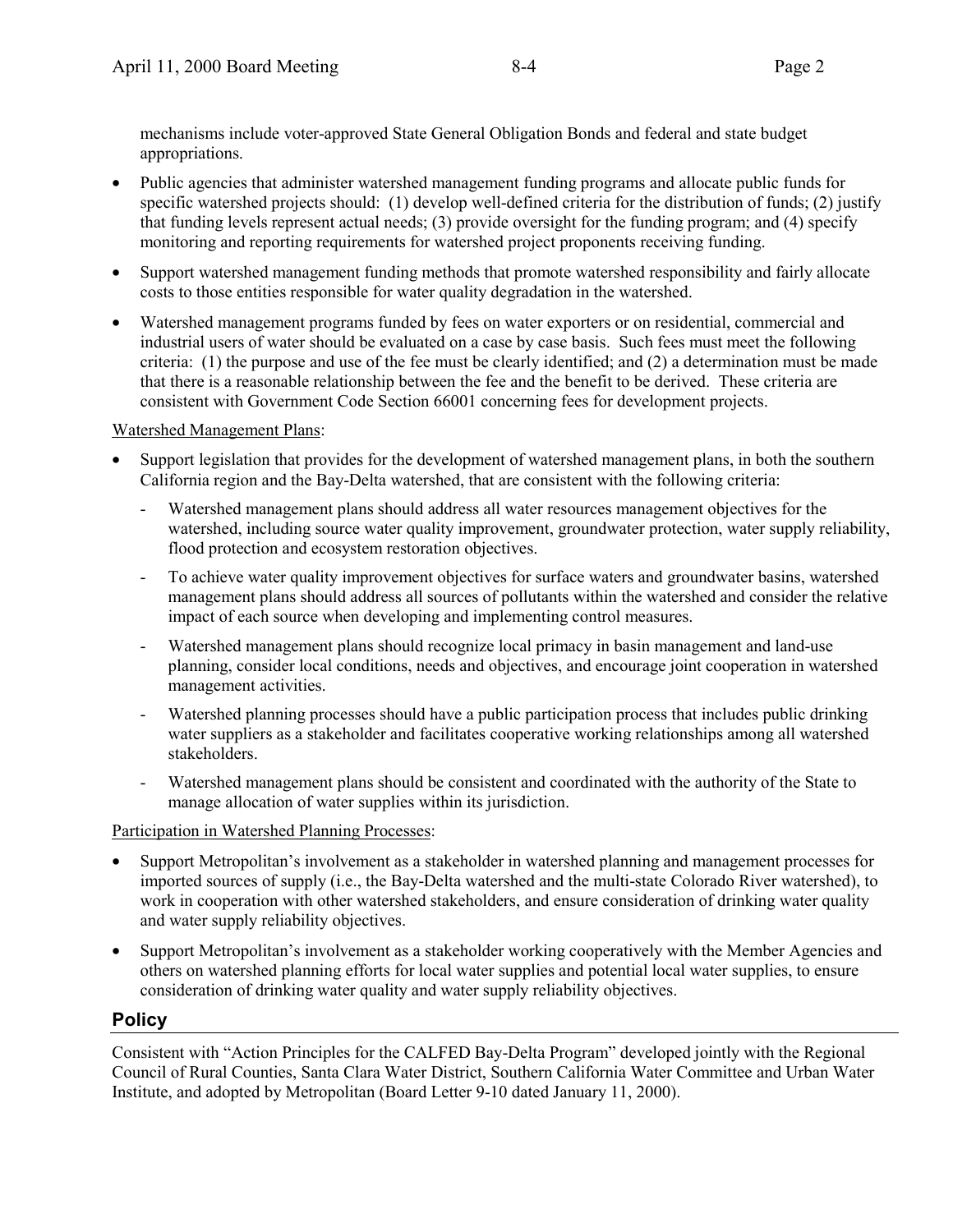Consistent with legislative policy principles for watershed management (M.I. 41221 – January 10, 1995) and for source water quality protection (M.I. 39929 – November 10, 1992; M.I. 40878 – June 14, 1994; M.I. 41222 – January 10, 1995; and M.I. 42820 – February, 1998).

#### **Board Options/Fiscal Impacts**

#### **Option #1**

Adopt the legislative policy principles on watershed management as proposed.

**Fiscal Impact:** For watershed management funding programs that include fees on water exporters, reduces potential for arbitrarily high or inequitable fees.

#### **Option #2**

Adopt the recommended legislative policy principles on watershed management with specific revisions. **Fiscal Impact:** Unknown at this time.

#### **Option #3**

No action.

**Fiscal Impact:** Unknown, potentially significant increased costs associated with funding watershed management.

#### **Staff Recommendation**

Option #1.

3/29/2000

*Stephen N. Arakawa Acting Manager, Water Resource Management*

*Date*

3/30/2000 *General Manager Date*

**Attachment 1 – Existing Legislative Policy Principles on Watershed Management Attachment 2 – Existing Legislative Policy Principles on Source Water Quality Protection**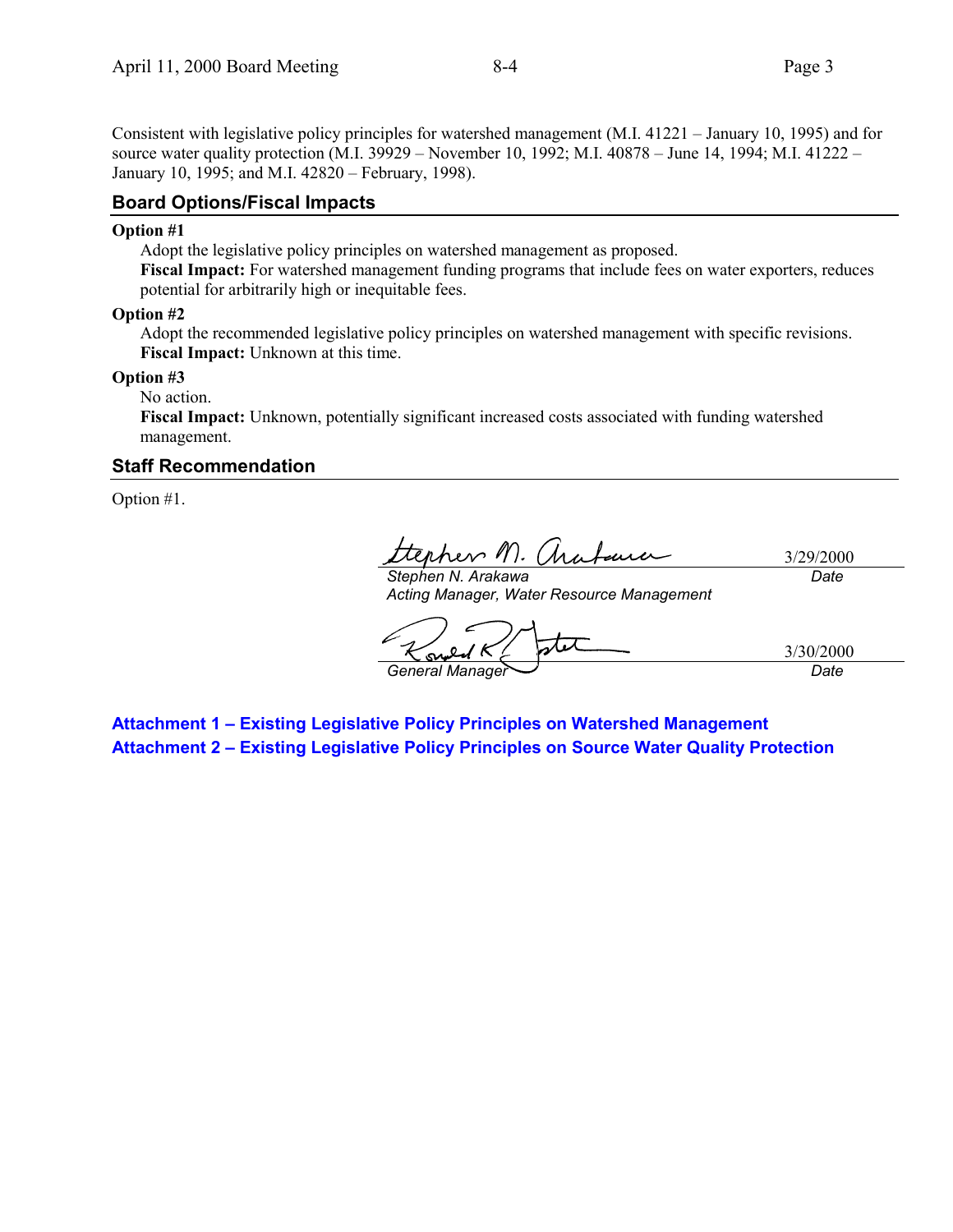## **Existing Legislative Policy Principles on Watershed Management**

### **Adopted January 10, 1995**

- 1. Support federal and state legislative and regulatory proposals to establish watershed management programs that are consistent with the following principles:
	- State-level implementation of watershed management laws and regulations;
	- Development of watershed management programs which recognize local primacy in basin management and land-use controls, and which facilitate cooperative working relationships among all watershed stakeholders;
	- Development of watershed management plans based on site-specific conditions, needs and objectives;
	- Development of watershed management plans which consider all water resources management objectives for the watershed, including source water quality protection and/or improvement, water supply availability, water supply storage, flood and erosion control, and aquatic ecosystem protection objectives;
	- Inclusion of public drinking water suppliers in the group of stakeholders involved in the development of watershed management plans;
	- Development of watershed management plans which address all discharges within a particular watershed, and consider their relative impacts on the watershed in the implementation of control measures; and
	- Development of watershed management plans which ensure no interference with the authority of the state to manage allocation of water supplies within their jurisdiction.
- 2. Support Metropolitan's involvement as a stakeholder in watershed management planning efforts for imported sources of supply (i.e., the Bay-Delta watershed and the multi-state Colorado River watershed), in order to work in cooperation with other interests throughout the watersheds, and ensure consideration of drinking water quality and water supply availability objectives.
- 3. Support Metropolitan's involvement as a stakeholder working cooperatively with others on watershed management planning efforts impacting the District's locally stored water supplies.
- 4. Support Metropolitan's coordination with Member Agencies to cooperatively participate in watershed management planning efforts impacting local sources of water supply, and to provide assistance to local primacy agencies.